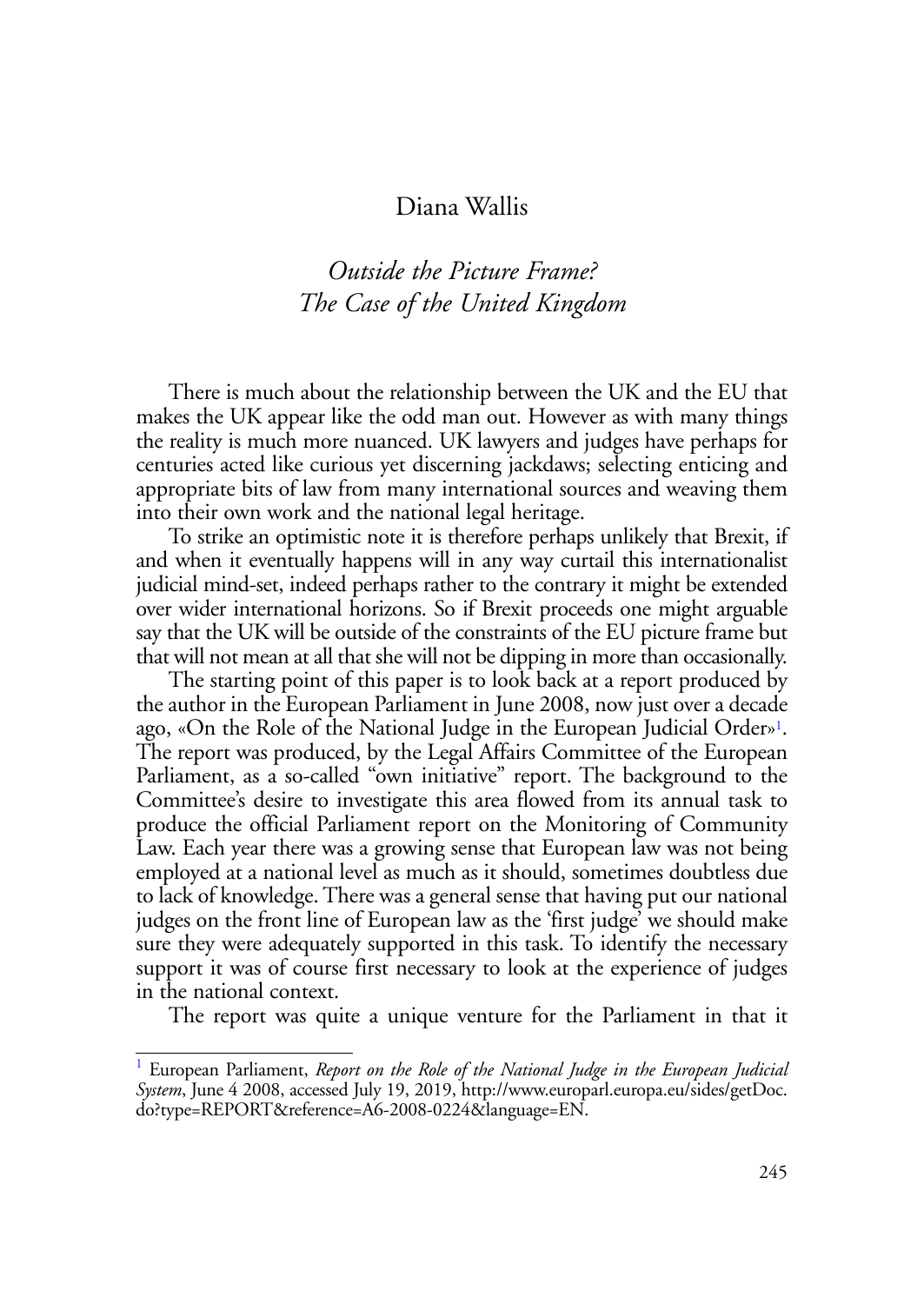included an attempt to gather first hand data from national judges.

To this end a detailed survey was sent to all Member States during the second half of 2007 in order to hear from as many national judges as possible. More than 2300 judges responded to the survey and the results were published as an annex to the Parliament's report. The original questionnaire and some analysis of the results are attached to the report and warrant closer study. For simplicity it is perhaps worth setting out here the main findings highlighted at the beginning of the report which arose from the answers to the survey:

«–significant disparities in national judges' knowledge of Community  $law<sup>2</sup>$  across the European Union, with awareness of it being sometimes very limited,

– the urgent need to enhance the overall foreign language skills of national judges,

– the difficulties experienced by national judges in accessing specific and up-to-date information on Community law,

– the need to improve and intensify the initial and life-long training of national judges in Community law,

– the judges' relative lack of familiarity with the preliminary ruling procedure, and the need to reinforce the dialogue between national judges and the Court of Justice,

– the fact that Community law is perceived by many judges as excessively complex and opaque,

– the need to ensure that Community law lends itself better to application by national judges»3.

In the main the report was much used to argue for greater judicial training and co-operation across the Union and there can be little doubt that these aspects have improved during the intervening years. However to give a flavour of the sentiment of national judges which perhaps may not have evolved so much it is perhaps instructive to repeat the synopsis of the judges view on the role in respect of EU law.

«Thus, if we were to present a profile of a typical first instance judge, based on the answers to this question, it could be summarised in this way:

 $2^{2}$  For the purposes of this resolution, references to Community law should be understood as also including Union law.

 $3$  Ibid.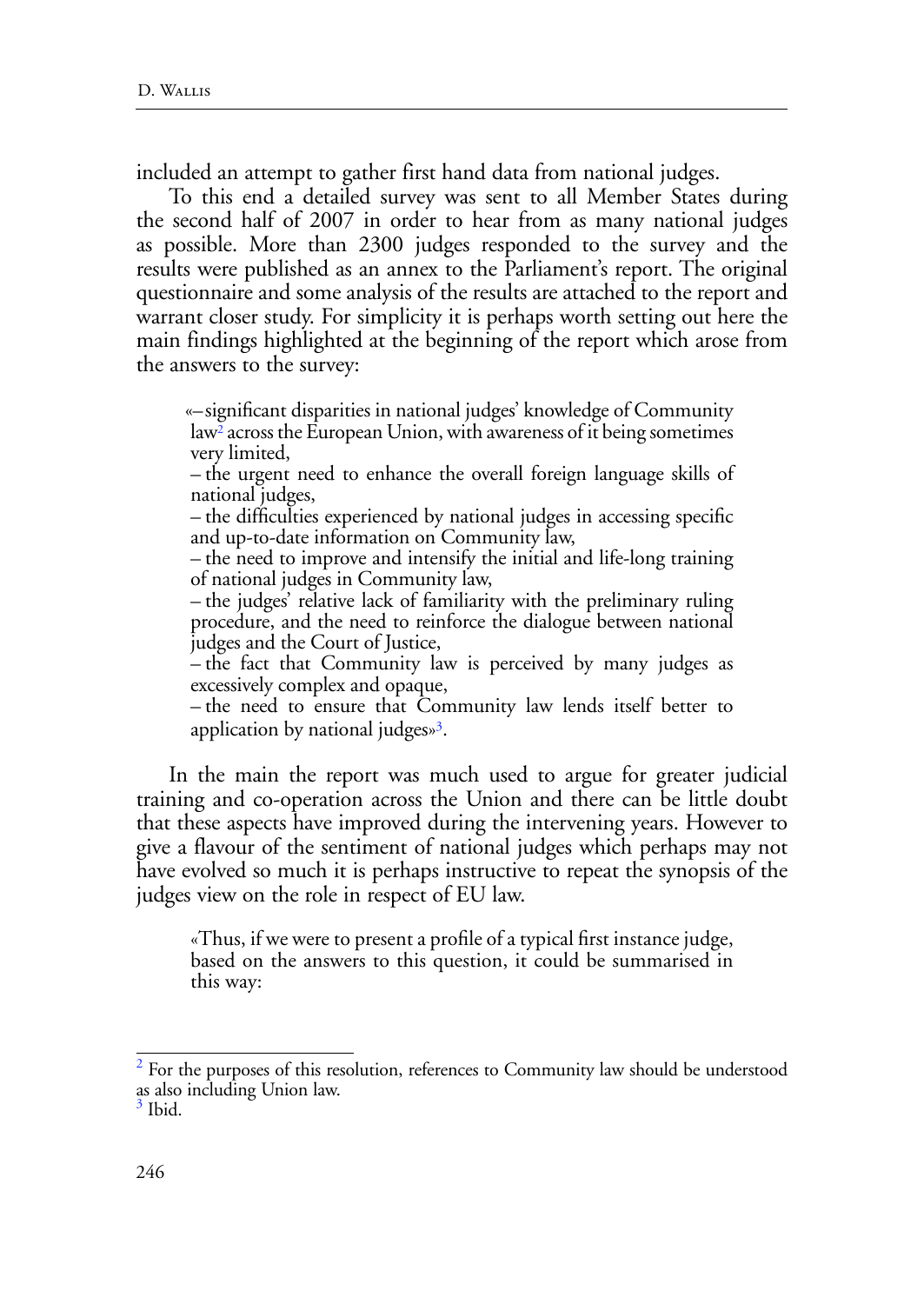"*I see myself primarily as a national judge. I take Community law seriously, although it is a big responsibility to deal with such a complex body of law. Also, I rarely come across it in my daily work because the parties hardly ever raise it*"*»*<sup>4</sup>*.*

As we are dealing here specifically with UK attitudes it might also be appropriate to relate one response received from that jurisdiction almost certainly from London, bearing in mind that London falls within the specific jurisdiction of England and Wales. Written in neat fountain pen the respondent sought to address the question concerning his role as the «first judge of European law» answering carefully that he sadly «did not understand the question»…

Of course the UK and specifically the jurisdiction of England and Wales has a very special way of dealing with what it terms "foreign" law. Whilst the UK remains a Member State EU law itself would never have this status but rather should be seen as an integral part of national law, but where judges are used to parties having to plead a foreign law there is always the chance that anything that appears extraneous will be overlooked and the court will revert to English law<sup>5</sup>.

Indeed this had always been a worry in respect of the Rome I<sup>6</sup> and Rome II7 Regulations that despite the need to respect these EU instruments without parties specifically pleading a "foreign" law as applicable to their case the intention of the Regulations might be undermined. In a sense Brexit has potentially brought more clarity to this issue. As the European Union (Withdrawal) Act 2018, also dubbed by those supporting Brexit, the 'Great Repeal Act' rather conversely has the effect, not of repealing EU law but directly writing it into UK law thus giving the two above Regulations (which are included) and much else besides a potentially more sound footing before the UK courts and judiciary8.

Whilst English procedural law might as stated above appear to adopt a rather churlish attitude to 'foreign' law, this has never stopped our judges

 $\frac{4}{1}$  Ibid.

<sup>5</sup> Iranian Offshore Engineering and Construction Company v Dean Investment Holdings SA [2018] EWHC 2759.

 $^6$  Regulation (EC) no. 593/2008 of the European Parliament and of the Council of 17 June 2008 on the law applicable to contractual obligations (Rome I).

<sup>7</sup> Regulation (EC) no. 864/2007 of the European Parliament and of the Council of 11 July 2007 on the law applicable to non-contractual obligations (Rome II).

<sup>&</sup>lt;sup>8</sup> European Union (Withdrawal) Act 2018; 3, 2, (a) Incorporation of direct EU legislation, specifically any EU Regulation. Accessed 19 July 2019, http://www.legislation.gov.uk/ ukpga/2018/16/contents/enacted.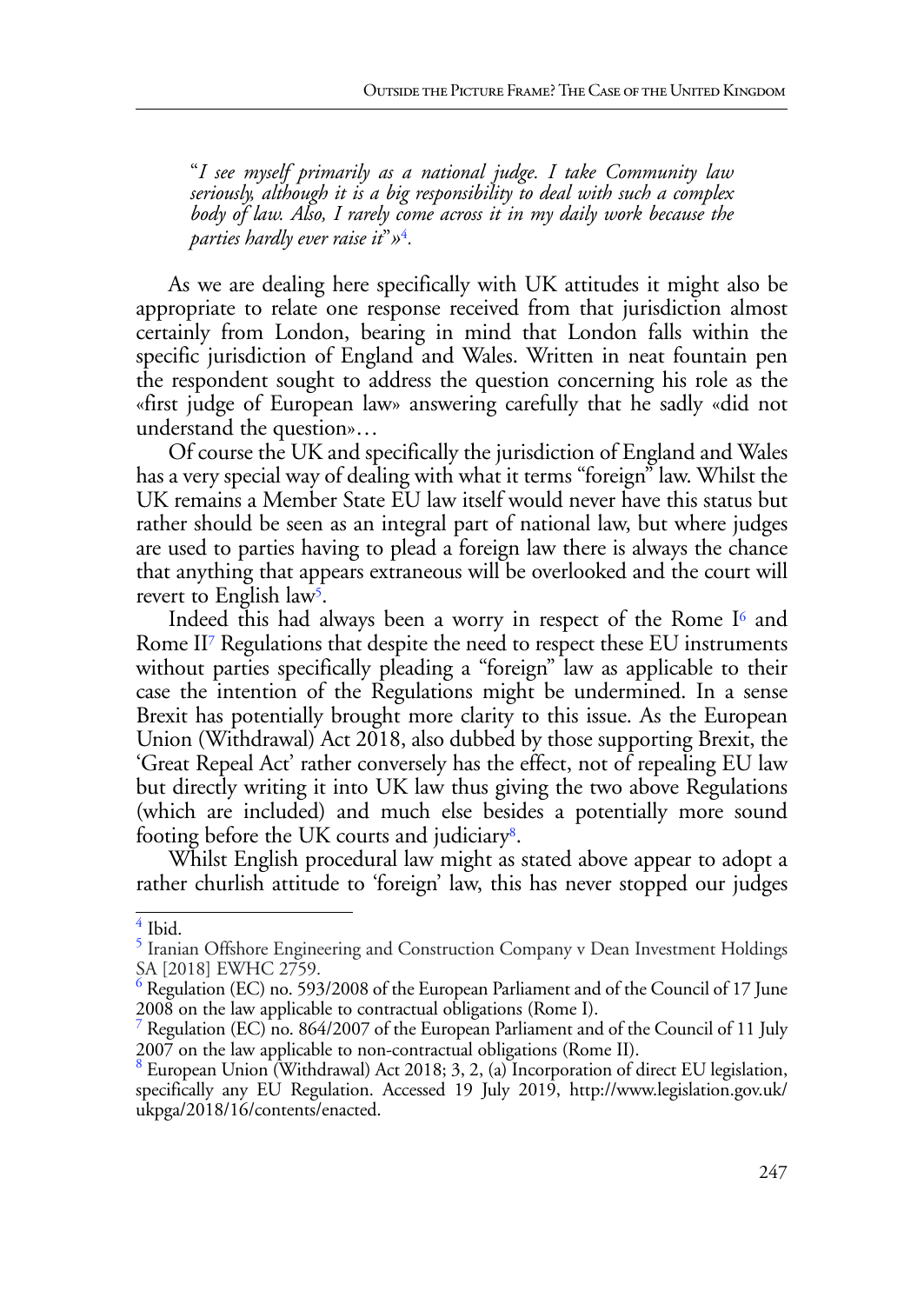from looking further afield for solutions and adopting what can only been termed an internationalist approach. The first and most historically eminent of these being Lord Mansfield<sup>9</sup>.

Thereafter and in more recent times the English judiciary and legal professions have received several waves of incoming diversity which have helped in the further "Europeanisation" of English law and practice. The first and most excellently documented in relation to some key figures (but not all) being the influx of German Jewish emigres during the World War  $II<sup>10</sup>$ . There can be little doubt that the civilian training and comparativist outlook of this generation fed into the stream of legal and judicial thinking both contemporaneously and by way of a subtle on-going influence. This was further added to by an influx of South African lawyers during the apartheid era, likewise contributing to further diversity of thought and influence.

There then comes what could be termed the "European" and "Erasmus" generations, the full effect of the latter and free movement of lawyers perhaps has yet to be captured. This started with the UK joining the EEC in 1973 and has continued to develop in different and deeper ways ever since. The mere passing of an Act of Parliament, nor the carrying through of a political decision cannot and will not overnight destroy decades of legal practice and judicial thinking let alone so many personal and professional legal connections across the continent. The influence will remain despite any legislative black letter change.

In line with this sentiment it is perhaps instructive to look at the thoughts expressed by a member of the judiciary from one of the UK's other jurisdictions; Scotland. Perhaps more in tune with civil law and European, but nonetheless important in representing the full outlook of the UK. Ian Forrester QC, UK Judge at the General Court of the CJEU, drew an intriguing parallel between the effects of Brexit and that of the Reformation in Scotland bringing an end to papal jurisdiction over many aspects of life and law via the Papal Jurisdiction Act of  $1560<sup>11</sup>$ . Coming to the endearing but reasoned conclusion that despite the apparent huge legislative change perhaps in typically "British" fashion everyone "muddled through" as perhaps we shall with Brexit itself. Based on the parallel he draws some very pertinent conclusions which perhaps echo those hinted at above as follows:

<sup>&</sup>lt;sup>9</sup> J. OLDHAM, *English Common Law in the Age of Mansfield*, The University of North Carolina Press, Chapel Hill, 2004, p. 367.<br><sup>10</sup> J. Bearson, R. Zimmermann, *Jurists Uprooted*, Oxford, 2004.

<sup>&</sup>lt;sup>11</sup> MacFadyen Lecture, Edinburgh March 8, 2018, Royal Society of Edinburgh, I. Forrester QC, LLD1. Accessed July 19 2019; http://www.advocates.org.uk/media/2724/ forrester\_macfadyen\_lecture.pdf.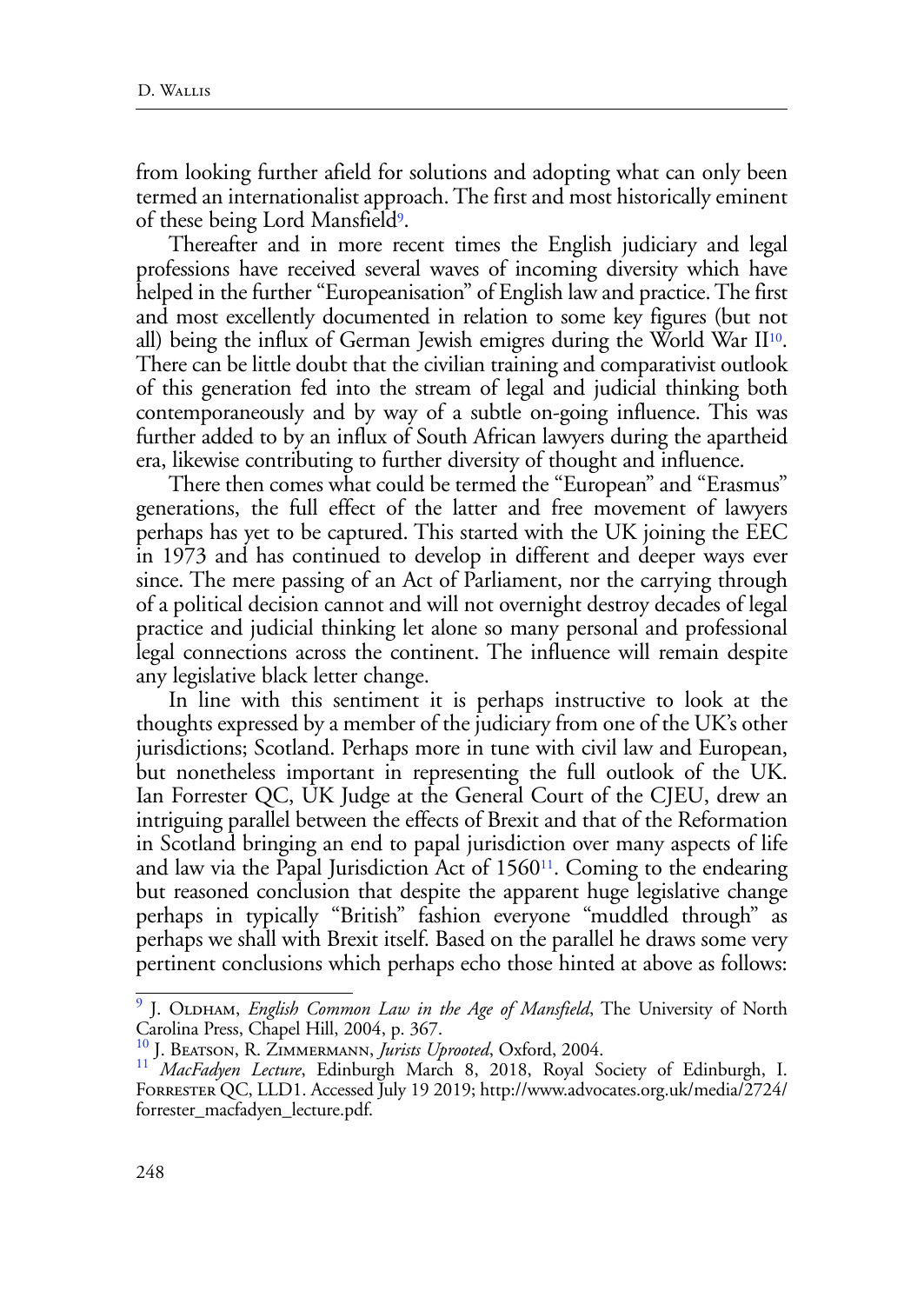«-For as long as provisions of EU law are to be applied in the UK, for so long will it be necessary to think through how EU law problems will be litigated.

-It is not by "nationalising" EU regulations that the country will free itself of EU law. Nor will disputes as to the interpretation of doubtful texts disappear.

-The current criteria for examining the legality of European law, post Brexit, appear extremely complex.

-Political leaders will need to address the necessity of giving guidance to the judiciary about what priorities will apply in interpretation. -The UK judge should not be blamed for a lack of patriotism if he or she chooses to follow a "European" interpretation of the text" $v^{12}$ .

If we then pass to the comments of the current Chancellor, Sir Geoffrey Vos speaking as the UK's most senior commercial judge on the future of dispute resolution post Brexit we see a very similar train of thought. He echoes the internationalist and pragmatic approach which makes the English courts so attractive. The «EU law tapestry» is seen as remaining part of «the backdrop to the business environment in which the common law operates to resolve disputes governed by it»13.

The UK judiciary and legal professions will need such a pragmatic approach to survive Brexit as their independence remains open to challenge in such a highly charged political context. The headlines which greeted the outcome of the Miller case on the triggering of Article 50 where evidence of this if any were needed. With judges being labelled as "enemies of the people" the rule of law begins to look shaky and the likelihood is there will still be further political / legal challenges before Brexit is done.

Of course many will feel faced with such a highly charged atmosphere that recourse to an 'outside' arbiter in the sense of the CJEU would be useful but of course where some would read "outside" others would read "partial". This is perhaps why at this point it is useful to view things from the other side, from the European side. To consider how this co-operation between courts should ideally function, in that sense it is useful to consider the thoughts of the president of the CJEU Koen Lenaerts: «In multilayered systems of governance, the notion of "comity" – understood as a means guaranteeing a constructive judicial dialogue among different

 $12$  Ibid.

<sup>13</sup> Presentation to a Legal Business Seminar in Frankfurt, *The Future for the UK's jurisdiction and English law after Brexit,* 28th November 2017, Sir G. Vos, Chancellor of the High Court, Accessed July 19 2019; https://www.judiciary.uk/wp-content/uploads/2017/11/ chc-frankfurt-presentation-nov2017.pdf.